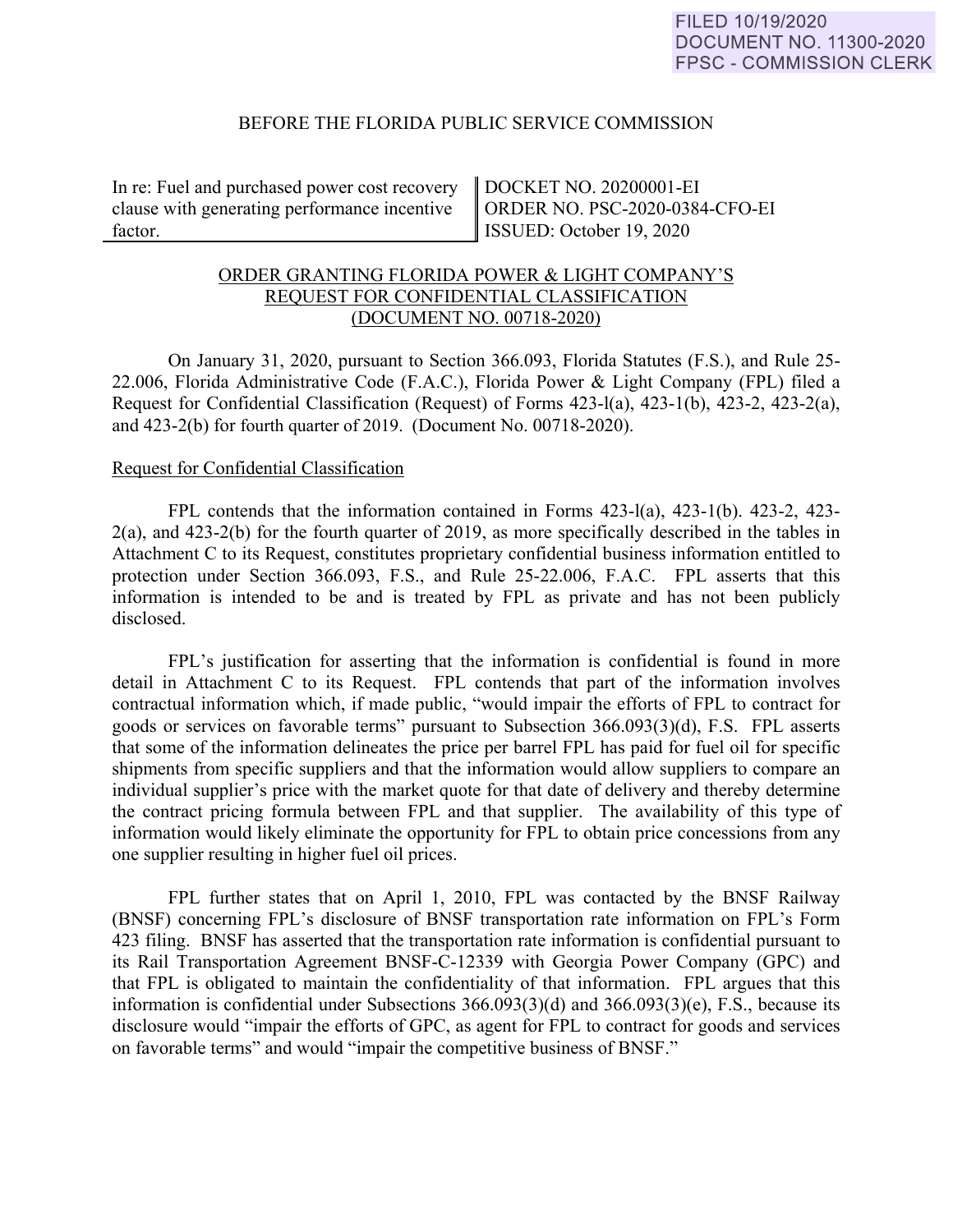### ORDER NO. PSC-2020-0384-CFO-EI DOCKET NO. 20200001-EI PAGE 2

### Ruling

Subsection 366.093(1), F.S., provides that records the Florida Public Service Commission (Commission) has found to contain proprietary business information shall be kept confidential and shall be exempt from Chapter 119, F.S. Subsection 366.093(3), F.S., defines proprietary confidential business information as information that is intended to be and is treated by the company as private, in that disclosure of the information would cause harm to the company's ratepayers or business operations, and has not been voluntarily disclosed to the public. Subsection 366.093(3), F.S., provides that proprietary confidential business information includes, but is not limited to:

(d) Information concerning bids or other contractual data, the disclosure of which would impair the efforts of the public utility or its affiliates to contract for goods or services on favorable terms.

(e) Information relating to competitive interests, the disclosure of which would impair the competitive business of the provider of the information.

Upon review, it appears the information and data provided in this request satisfies the criteria set forth in Subsection 366.093(3), F.S., for classification as proprietary confidential business information. The information related to fuel oil pricing appears to be "information concerning bids or other contractual data, the disclosure of which would impair the efforts of the public utility or its affiliates to contract for goods or services on favorable terms" and "information relating to competitive interests, the disclosure of which would impair the competitive business of the provider of the information." Thus the information identified in Document No. 00718-2020 shall be granted confidential classification.

Pursuant to Subsection 366.093(4), F.S., the information for which confidential classification is granted herein shall remain protected from disclosure for a period of up to 18 months from the date of issuance of this Order. At the conclusion of the 18-month period, the confidential information will no longer be exempt from Section 119.07(1), F.S., unless FPL or another affected person shows, and the Commission finds, that the records continue to contain proprietary confidential business information.

Based on the foregoing, it is

 ORDERED by Commissioner Andrew Giles Fay, as Prehearing Officer, that Florida Power & Light Company's Request for Confidential Classification of Document No. 00718- 2020 is granted, as set forth herein. It is further

 ORDERED that the information in Document No. 00718-2020 for which confidential classification has been granted shall remain protected from disclosure for a period of 18 months from the date of issuance of this Order. It is further